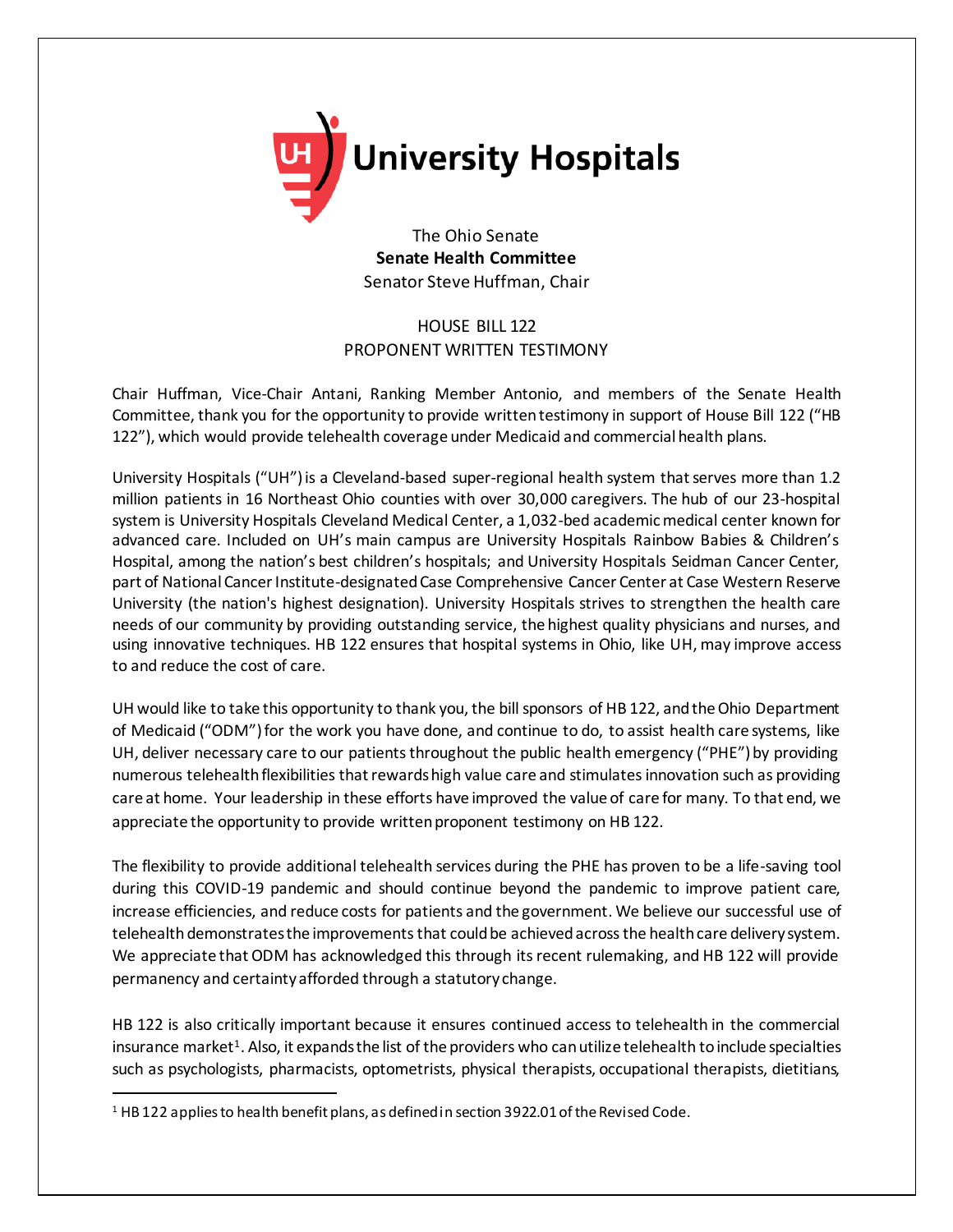social workers, audiologists, speech-language pathologists, and many licensed counselors. We appreciate that new providers were added to the legislation compared to last General Assembly, including genetic counselors. This makes it easier for our patients to access their health care services in a cost-effective and convenient manner.

The flexibility to provide additional telehealth services during the PHE has proven to be a life-saving tool during this COVID-19 pandemic and should continue beyond the pandemic to improve patient care and increase efficiencies. The Government Accountability Office ("GAO") said it best when it described telehealth as having the potential to improve or maintain quality of care, increase access and convenience to patients, and alleviate provider shortages.<sup>2</sup> We believe the success we have encountered using telehealthwith our patients provides a snapshot of the advances that could be achieved across the health care delivery system:

- **Demand**: Within one year, UH ramped up telehealth services to provide our patients more than 40 times the number of virtual visits we previously provided, and we are seeing positive results for patients who may not have otherwise been able to access necessary care.
- **Utilization**: More than 50% of our outpatient visits during the stay-at-home order issued in Ohio were via telehealth. Post-reopening, approximately 15% of outpatient visits continue to occur via telehealth, with the highest utilization in behavioral health and primary care. These areas are critical in preventative care at reducing severity of co-morbidities such as hypertension, diabetes, and psychological pathologies that increase the cost of care.
- **Not driving up the cost of health care delivery:** It is important to note that our number of total visits (in-person plus virtual) during the pandemic did not appreciably change year to year. Instead, we have found virtual visits in many circumstances can *replace* in-person visits (rather than add new visits that leads to higher health care utilization).
- **High satisfaction and improved access to care**: Telehealth flexibilities during the pandemic have helped to remove socioeconomic and geographic barriers to care, while making it more convenient and safe for patients to access care. According to our patient experience survey of at least 7,000 patients, 75% of our patients are "very satisfied with their overall experience" using telehealth.
- **Reducing barriers as patients are more likely to get necessary care**: No show rates occur at approximately half the rate they do for in-person visits.
- **Preventing avoidable utilization and costs**: Through Emergency Department (ED)telehealth consultations, UH has been able to reduce avoidable ED visits and prevent transfers of patients between hospital facilities. For example, over the last year our Pediatric ED Telehealth Consultation service has prevented facility to facility patient transfers at a rate of 75%, saving over \$150K in costs. 3

l

<sup>&</sup>lt;sup>2</sup> Government Accounting Office June 2017 report on "Telehealth Use in Medicare and Medicaid."

<sup>3</sup> Presented by UH Digital Health Dept, "It Takes A Virtual Village: Creating Pediatric ER Telehealth," Speaker: Brian D'Anza, MD, at the Healthcare Information and Management Systems Society (HIMSS) International Conference in Las Vegas, NV, August 11, 2021.